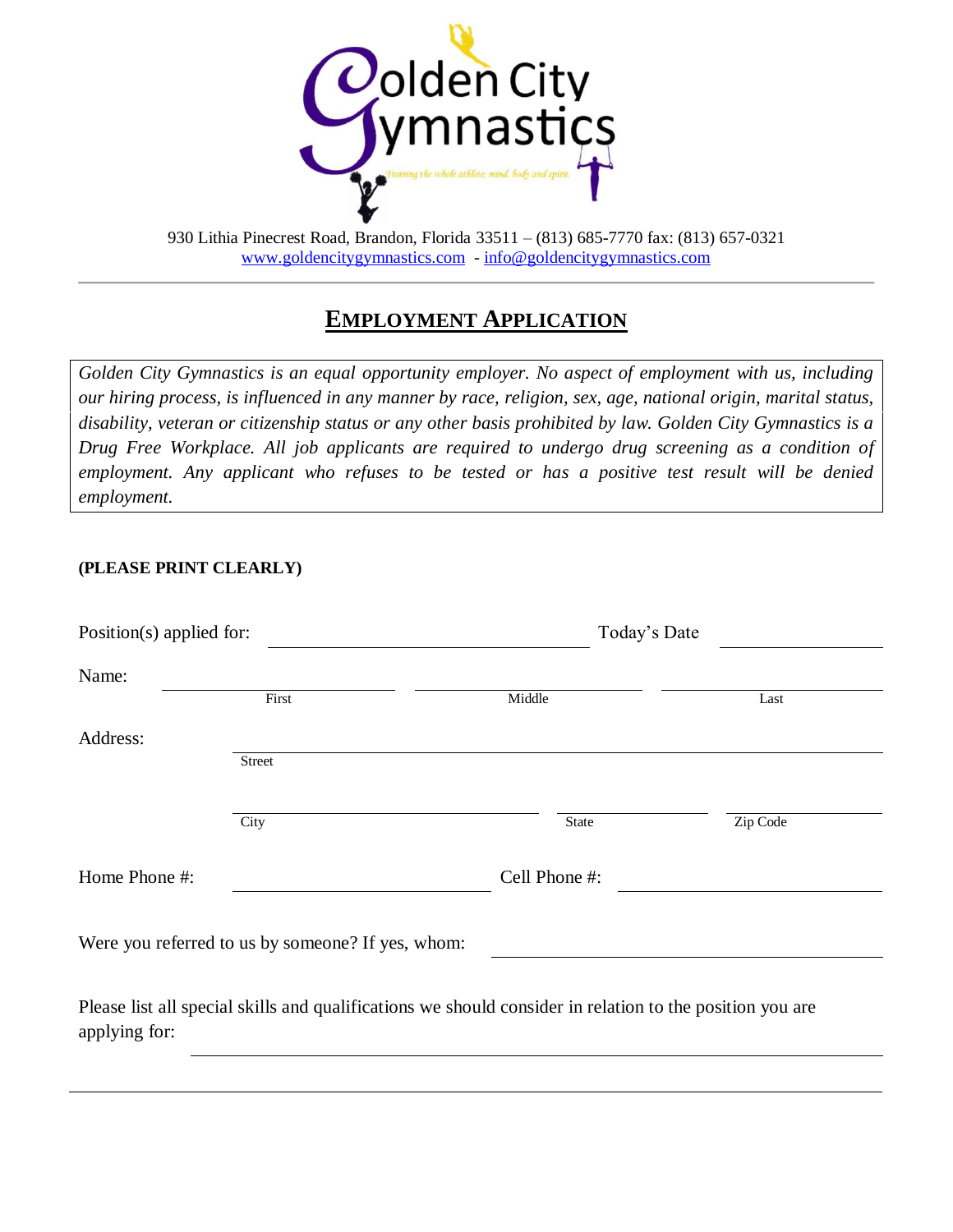

# **GENERAL QUESTIONS**

| Type of employment desired:                                                          | Full-time |               | Part-time     | Temporary     |  |  |  |  |  |
|--------------------------------------------------------------------------------------|-----------|---------------|---------------|---------------|--|--|--|--|--|
| Are you 18 years of age or older?                                                    |           |               |               |               |  |  |  |  |  |
| Have you filed an application with us previously?                                    |           |               |               |               |  |  |  |  |  |
| If yes, what was the date of your previous application?                              |           |               |               |               |  |  |  |  |  |
| If employed, can you submit verification of your right to work in the United States? |           |               |               |               |  |  |  |  |  |
| What date are you available to start work?                                           |           |               |               |               |  |  |  |  |  |
| Are you presently employed?                                                          |           |               |               |               |  |  |  |  |  |
| Ware or salary desired?                                                              | \$        | $\Box$ Hourly | $\Box$ Weekly | $\Box$ Annual |  |  |  |  |  |
| Are you willing to work overtime if the job requires it?                             |           |               |               |               |  |  |  |  |  |
| Have you ever been convicted of a felony?                                            |           |               |               |               |  |  |  |  |  |
| If yes, please provide your conviction date(s) and a brief explanation:              |           |               |               |               |  |  |  |  |  |
|                                                                                      |           |               |               |               |  |  |  |  |  |

## **EDUCATION**

| <b>School level</b>    | Name & location | Years<br><b>Completed</b> | Degree/Certificate<br><b>Achieved</b> | Court of study |
|------------------------|-----------------|---------------------------|---------------------------------------|----------------|
| <b>High School</b>     |                 |                           |                                       |                |
| College                |                 |                           |                                       |                |
| <b>Graduate School</b> |                 |                           |                                       |                |
| Vocational/Business    |                 |                           |                                       |                |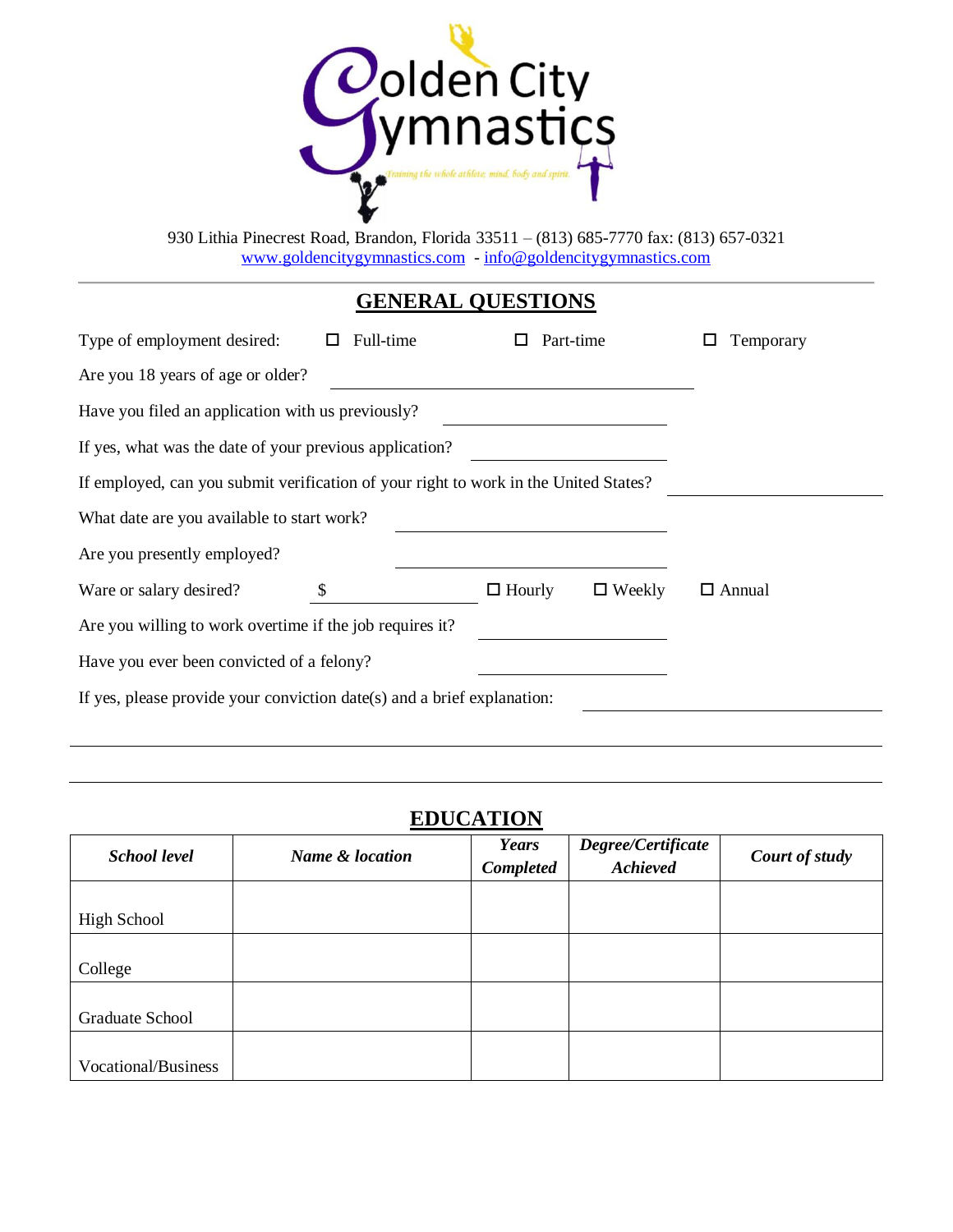

### **EMPLOYMENT HISTORY**

Please list your last three employers, starting with the most recent. Include military service, if applicable. Complete this section even if you provide a resume. If you have not worked for at least three employers, personal references may be used in lieu of employers. Personal references may not be related to you in any way.

| Employer:                                                       | Telephone #:       |    |  |               |               |               |  |
|-----------------------------------------------------------------|--------------------|----|--|---------------|---------------|---------------|--|
| Address:                                                        |                    |    |  |               |               |               |  |
| Dates employed:                                                 | From:              |    |  | To:           |               |               |  |
| Your Title:                                                     | Supervisor's Name: |    |  |               |               |               |  |
| Reason for leaving:                                             |                    |    |  |               |               |               |  |
| Salary at time you left?                                        |                    | \$ |  | $\Box$ Hourly | $\Box$ Weekly | $\Box$ Annual |  |
| Please summarize your job responsibilities:                     |                    |    |  |               |               |               |  |
|                                                                 |                    |    |  |               |               |               |  |
| May we contact this employer to obtain an employment reference? |                    |    |  |               |               |               |  |
|                                                                 |                    |    |  |               |               |               |  |

| Employer:                                                       |                    |    |  |               | Telephone #:  |               |  |
|-----------------------------------------------------------------|--------------------|----|--|---------------|---------------|---------------|--|
| Address:                                                        |                    |    |  |               |               |               |  |
| Dates employed:                                                 | From:              |    |  | To:           |               |               |  |
| Your Title:                                                     | Supervisor's Name: |    |  |               |               |               |  |
| Reason for leaving:                                             |                    |    |  |               |               |               |  |
| Salary at time you left?                                        |                    | \$ |  | $\Box$ Hourly | $\Box$ Weekly | $\Box$ Annual |  |
| Please summarize your job responsibilities:                     |                    |    |  |               |               |               |  |
|                                                                 |                    |    |  |               |               |               |  |
| May we contact this employer to obtain an employment reference? |                    |    |  |               |               |               |  |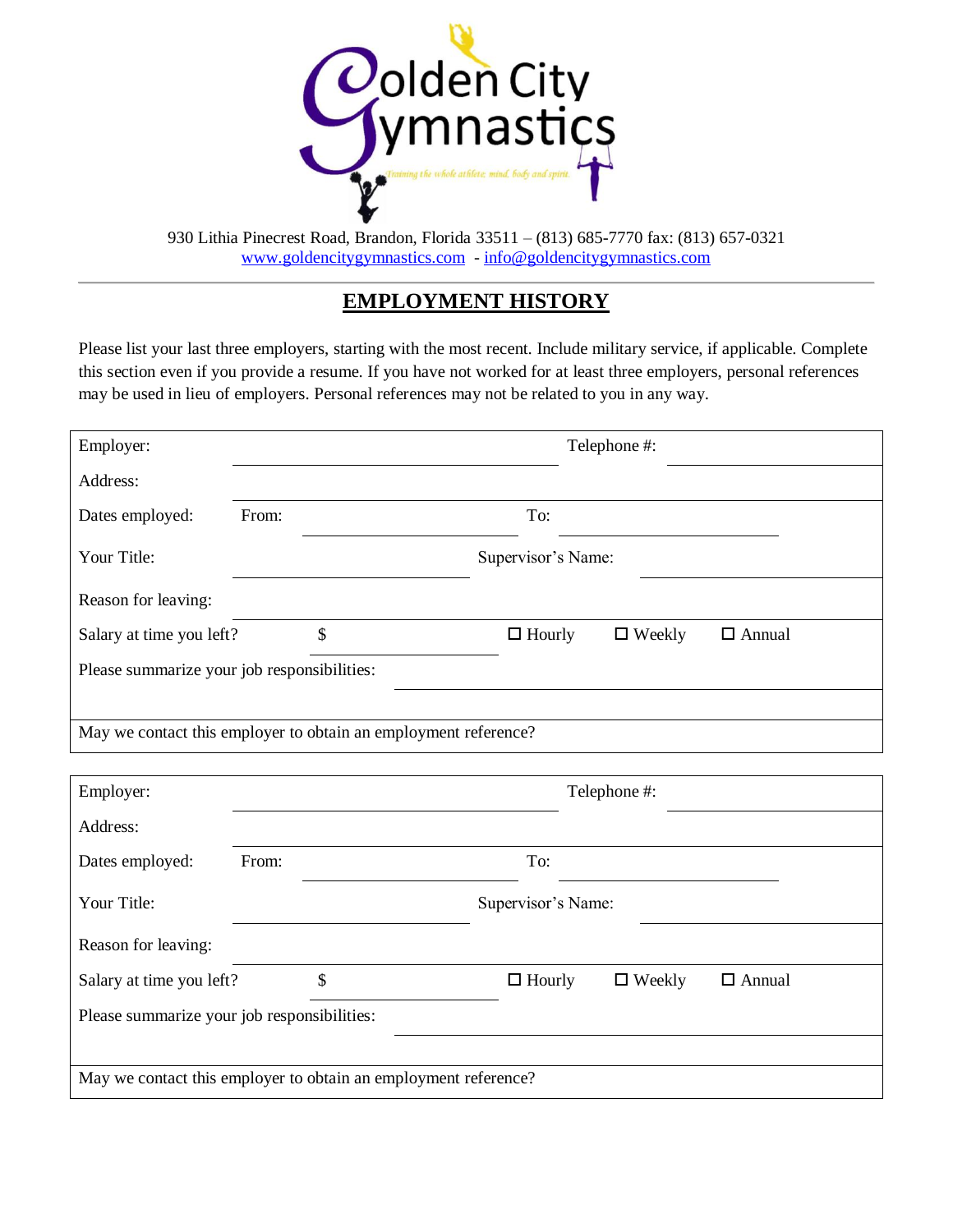

| Employer:                                                       | Telephone #: |    |  |                    |               |               |  |  |
|-----------------------------------------------------------------|--------------|----|--|--------------------|---------------|---------------|--|--|
| Address:                                                        |              |    |  |                    |               |               |  |  |
| Dates employed:                                                 | From:        |    |  | To:                |               |               |  |  |
| Your Title:                                                     |              |    |  | Supervisor's Name: |               |               |  |  |
| Reason for leaving:                                             |              |    |  |                    |               |               |  |  |
| Salary at time you left?                                        |              | \$ |  | $\Box$ Hourly      | $\Box$ Weekly | $\Box$ Annual |  |  |
| Please summarize your job responsibilities:                     |              |    |  |                    |               |               |  |  |
|                                                                 |              |    |  |                    |               |               |  |  |
| May we contact this employer to obtain an employment reference? |              |    |  |                    |               |               |  |  |

| Employer:                                                       | Telephone #:       |    |  |               |               |               |  |
|-----------------------------------------------------------------|--------------------|----|--|---------------|---------------|---------------|--|
| Address:                                                        |                    |    |  |               |               |               |  |
| Dates employed:                                                 | From:              |    |  | To:           |               |               |  |
| Your Title:                                                     | Supervisor's Name: |    |  |               |               |               |  |
| Reason for leaving:                                             |                    |    |  |               |               |               |  |
| Salary at time you left?                                        |                    | \$ |  | $\Box$ Hourly | $\Box$ Weekly | $\Box$ Annual |  |
| Please summarize your job responsibilities:                     |                    |    |  |               |               |               |  |
|                                                                 |                    |    |  |               |               |               |  |
| May we contact this employer to obtain an employment reference? |                    |    |  |               |               |               |  |